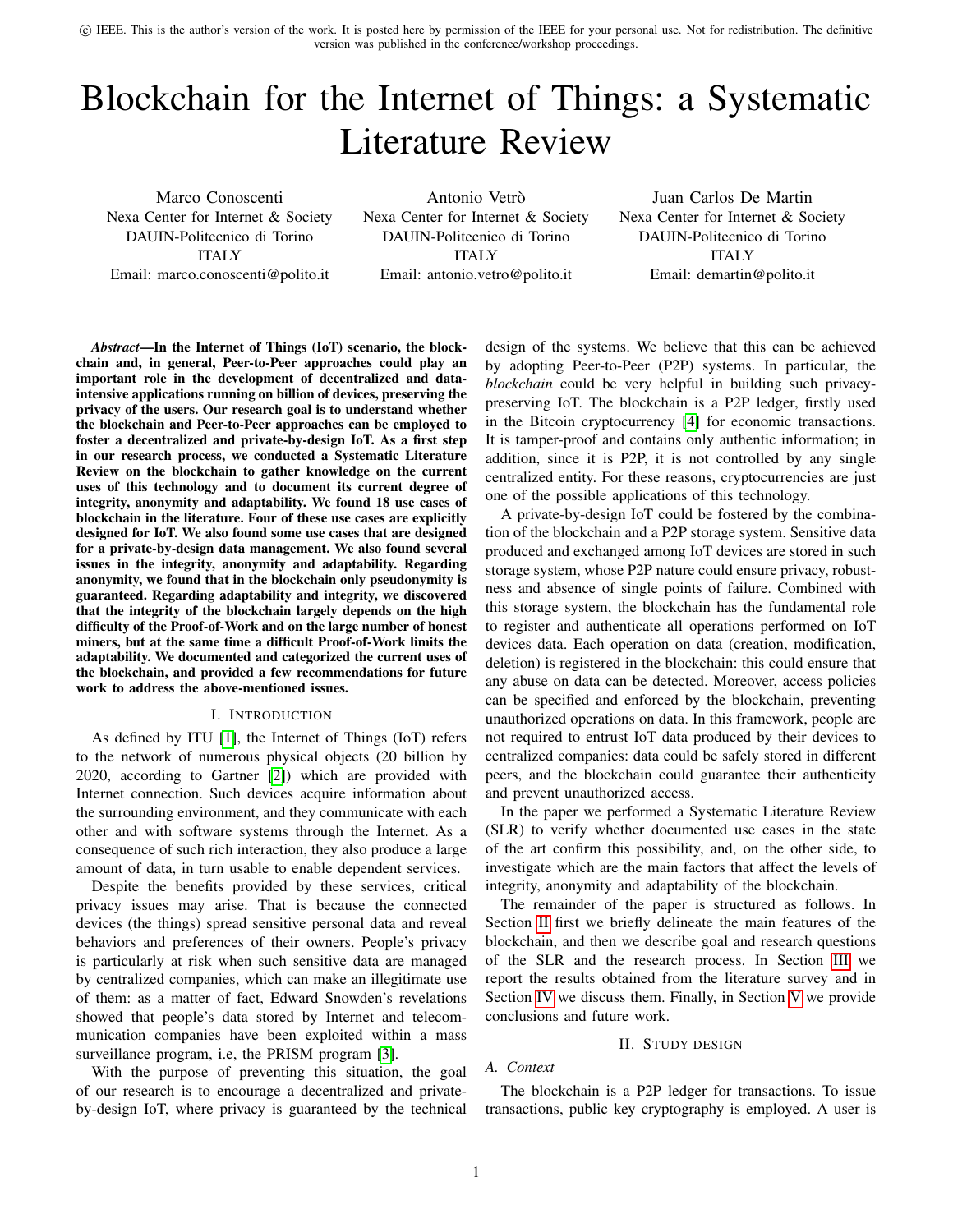<span id="page-1-0"></span>

| Category                | Paper           | Usage of the blockchain                                                                    | <b>IoT</b> |
|-------------------------|-----------------|--------------------------------------------------------------------------------------------|------------|
|                         | $[5]$           | Management of access policies and references to users' data                                |            |
| Data storage management | [6]             | Management of data storage contracts                                                       |            |
|                         | $[7]$           | Management of document storage contracts                                                   |            |
|                         | [8]             | Tamper-proof log of events and management of access control to data                        |            |
|                         | [9]             | Management of metadata of data kept in a storage system                                    |            |
|                         | $[10]$          | Automatic compensation of clients of a storage server in case stored data are lost         |            |
|                         | [11]            | Immutable log where storing metadata of messages of decentralized applications             |            |
| Trade of goods and data | [12]            | Purchase by devices or human beings of assets such as sensors data or goods                |            |
|                         | [13]            | Purchase of sensors data in IoT                                                            |            |
| Identity management     | [14]            | Management of identity verification and certificate revocation of PGP certificates         |            |
|                         | $[15]$ , $[16]$ | Public Key Infrastructure (PKI). Management of update, registration and revocation of keys |            |
| Rating system           | $[17]$          | Tracking of users and contents points in a social voting system                            |            |
|                         | [18]            | Rating system where customers can give feedbacks about a purchase                          |            |
| Other                   | [19]            | Management of software license validation                                                  |            |
|                         | $[20]$          | Timestamping service, in order to prove a content has been produced before a specific date |            |
|                         | $[21]$          | Implementation of a lottery                                                                |            |
|                         | $[22]$          | Banking applications such as automated and distributed bank ledgers                        |            |
|                         | $[23]$          | Implementation of a social cryptocurrency, to quantify social influence                    |            |

TABLE I: Use Cases of the Blockchain beyond Cryptocurrencies (RQ1 and RQ2)

provided with a public and a secret key: the secret key is used for signing transactions, while the public one is used as address in the system. So, no real-world identity is needed for transactions: this is a form of *pseudonymity*. A transaction can have multiple inputs and outputs. For instance, in economic transactions - i.e. transactions representing transfers of coins - the inputs are the addresses where coins come from and the outputs are the addresses of the recipients of the coins. Each input must be signed with the secret key corresponding to the address it represents.

Transactions are relayed in the P2P network and some peers, called *miners*, collect them together into a data structure, called *block*. Once a new block is assembled, it is relayed in the P2P network and, if valid, is chained to the current last block of the blockchain. Each block contains a reference to the previous block (that's why it is called blockchain). After some time a block is stored the blockchain, the transactions of the block are considered confirmed.

A block is valid if it contains valid transactions and if miners have performed a computationally-hard puzzle, which consists in finding an hash of the block lower than a predefined target. The miner which adds the next block to the blockchain is the first which has assembled a valid block and has found a valid solution to the puzzle. This specific mining technique is called *Proof-of-Work* (PoW). The PoW allows to achieve *distributed consensus*, which means that all nodes agree on the same version of the blockchain and this blockchain contains valid transactions. Forks could happen in this chain of blocks, that is, there could be two contrasting branches of the chain. However, thanks to PoW, eventually one of the branches should be discarded and all nodes should agree on the same blockchain. In case of forks, the rule is that miners extend the longest branch or the one that has the most difficult PoW. Moreover, thanks to PoW, the blockchain is hard to be tampered.

#### *B. Goal and Research Questions*

The goal of our research is to understand whether the blockchain and, in general, P2P approaches can foster a private-by-design IoT, where IoT devices data are not entrusted to centralized companies, instead are property of the devices owner, who can decide which data share and with whom. As a first step of this research, we conducted a SLR to collect use cases of the blockchain and to collect evidence from the literature about the level of adaptability, integrity and anonymity of the blockchain.

To achieve the goal of our SLR, we formulated the following research questions (RQ):

RQ1) What are the use cases of the blockchain beyond cryptocurrencies?

RQ2) Are there any use cases applicable to the IoT?

RQ3) What are the implementation differences with respect to the Bitcoin blockchain?

RQ3.1) Which data are stored in the blockchain?

RQ3.2) Which mining techniques are used?

What is the degree of integrity  $(RQ4)$ , anonymity  $(RQ5)$ and adaptability  $(RQ6)$  of the blockchain?

RQ1 and RQ2 aim at discovering in the literature the uses of the blockchain beyond Bitcoin and cryptocurrencies and which of them are applicable to the IoT (according to the authors of the papers).

By means of RQ3 we want to know the implementation choices described in found papers which differs from the ones of the Bitcoin blockchain: in fact, some of them could prove to be useful when applying the blockchain in the IoT.

Regarding RQ4, we take as reference the definition of integrity from the ISO 25010 [\[24\]](#page-5-23), and we intend to characterize the attacks to which the blockchain is vulnerable and which could mine its integrity.

RQ5 concerns the need to further protect users' privacy, by avoiding that IoT devices can be linked to their owner. Anonymity in blockchain systems is intended as pseudonymity plus unlinkability, where the latter is the impossibility to link an address of the blockchain system with a real identity or an IP address, and also the impossibility to understand that different addresses of the system belong to the same user. We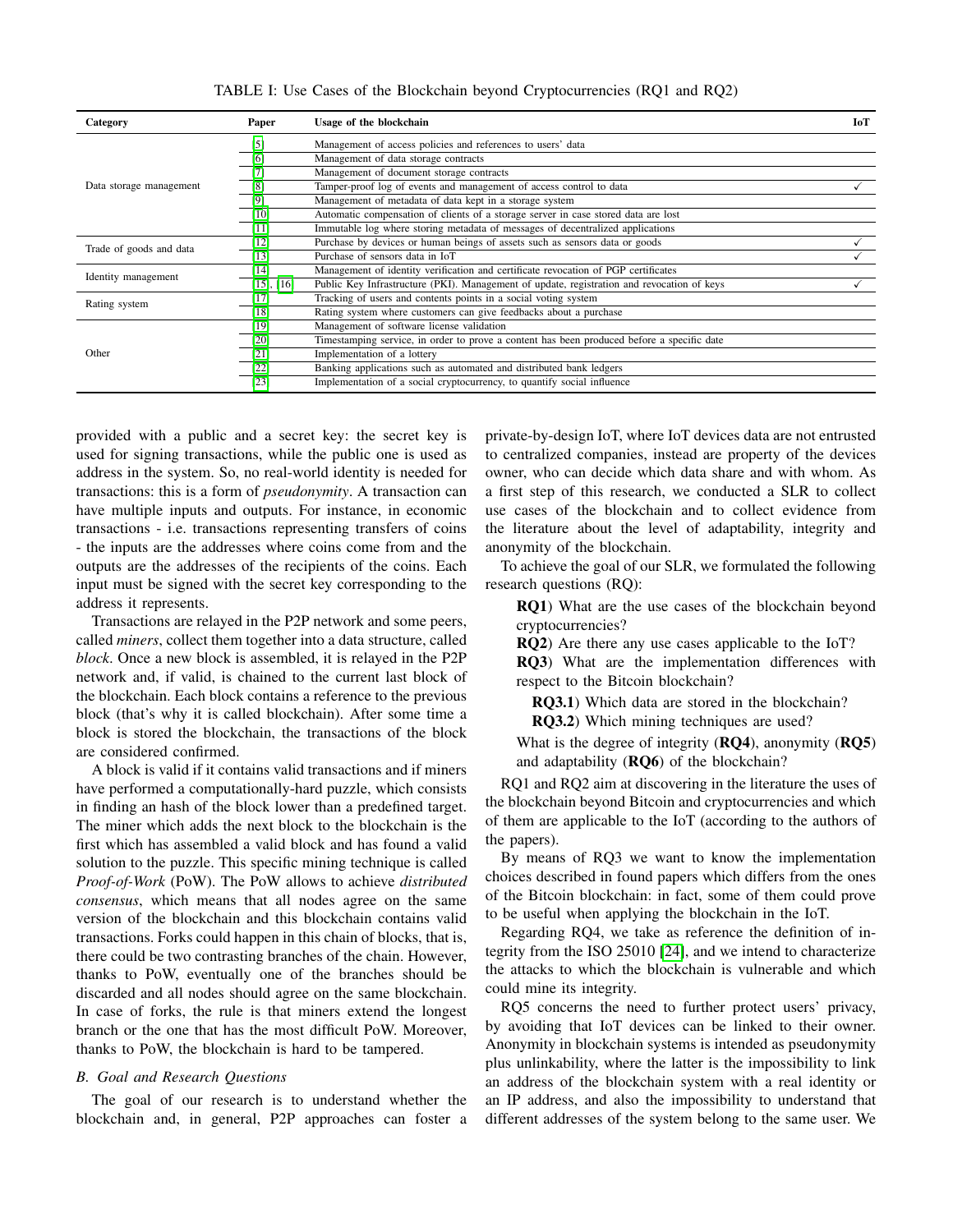answer to this question by describing the techniques found in the literature which undermines anonymity.

Finally, RQ6 aims at verifying whether the blockchain is adaptable to the number of transactions. This is fundamental if we want to employ the blockchain in the IoT, where the number of transactions produced by IoT devices could be very large. Also for this question we employ the generic definition of adaptability from [\[24\]](#page-5-23), and we narrow it by intending the adaptability of the blockchain as its ability to scale with the number of transactions.

## *C. Search process*

To conduct the study, we followed the guidelines on SLR provided by Kitchenham [\[25\]](#page-5-24). We used the string *blockchain* to search in the following digital libraries: IEEE Xplore; ACM Digital Library; SpringerLink; ScienceDirect; Google Scholar. We gathered 1511 papers. In order to decide which of them deeply analyze, we performed two exclusion stages - one based on titles and the other on abstracts - and we excluded papers regarding non-engineering aspects (e.g., papers addressing ethical issues of the blockchain or purely economic aspects of cryptocurrencies). Finally, we left 35 papers, from which we extracted the information necessary to answer our questions.

## III. RESULTS

<span id="page-2-0"></span>In this section we report the results extracted from the analyzed papers, organized by research question. Discussion on the results will follow in Section [IV.](#page-3-0)

RQ1 and RQ2: Use cases and IoT. The results answering RQ1 and RQ2 are shown in Table [I.](#page-1-0) Specifically, for each paper we report: the category<sup>[1](#page-2-1)</sup> in which we classified the paper, the reference to the paper in the bibliography, the usage of the blockchain, and whether the authors of that paper believe that it can be applied in the IoT.

RQ3: Implementation differences with Bitcoin. We report the answer to RQ3 in two tables: Table [II](#page-2-2) refers to RQ3.1, while Table [III](#page-2-3) to RQ3.2.

RQ4: Integrity. We report the attacks found in the papers analyzed to which the blockchain is vulnerable.

In [\[28\]](#page-5-25), it is shown that most of the peers known by a peer of the Bitcoin network reside in its same autonomous system. This means that the P2P network is not well connected and there could be difficulties in the relay of new blocks added to the blockchain. This makes the achievement of distributed consensus hard.

The authors of [\[29\]](#page-5-26) shows that an attacker which controls a large number of nodes, even if with not high computational capabilities, could achieve an high fraction of the total computational power in small blockchain systems where there are few miners. This could threaten the integrity of the system, because the attacker would be able to cause intentional forks.

In [\[30\]](#page-5-27), it is introduced the *selfish mining* attack. In this attack, a malicious mining pool decides not to publish the blocks it finds, thus creating a fork in the blockchain, where

<span id="page-2-1"></span><sup>1</sup>The following categories have been defined: data storage management, trades of goods and data, identity management, rating system, other

<span id="page-2-2"></span>TABLE II: Data Inserted into the Blockchain (RQ3.1)

| Paper  | Data in the blockchain                                                                                        |  |  |
|--------|---------------------------------------------------------------------------------------------------------------|--|--|
| [5]    | Access policy and reference to data                                                                           |  |  |
| $[12]$ | Key to access sensors data and multisigned transactions to exchange<br>bitcoins with commodities              |  |  |
| [14]   | Revocation or verification address of PGP certificates                                                        |  |  |
| [15]   | Triples (ID, PK, action), where action refers to registration, update or<br>verification of the public key PK |  |  |
| [11]   | Messages metadata of the decentralized application                                                            |  |  |
| [19]   | Specifications useful for license validation                                                                  |  |  |
| [13]   | Data purchased from sensors                                                                                   |  |  |
| [17]   | Reference to published content                                                                                |  |  |
| [18]   | Rating information                                                                                            |  |  |
| [20]   | Hash of contents to be timestamped                                                                            |  |  |
| [6]    | Spend conditions, file contract, storage proofs and arbitrary data                                            |  |  |
| [7]    | Payment contracts                                                                                             |  |  |
| [21]   | A lottery contract                                                                                            |  |  |
| [16]   | Information for registration, revocation and update of public keys                                            |  |  |
| [8]    | Access policy, reference to data and other information to recover data                                        |  |  |
| [9]    | Reference to data and other metadata                                                                          |  |  |
| [10]   | Transactions to safely deposit bitcoins                                                                       |  |  |

TABLE III: Mining Techniques (RQ3.2)

<span id="page-2-3"></span>

| Paper | Mining technique                                                    |
|-------|---------------------------------------------------------------------|
| [5]   | New measure of trust to give more weight to trusted nodes in mining |
| [26]  | The miner producing the minimum block hash is selected for mining   |
| [23]  | Proof of Stake Velocity                                             |
| [27]  | Proof of Space                                                      |
|       |                                                                     |

there are the public branch of the honest miners and the private branch of the malicious pool. It keeps mining on its private branch until the public one approaches the private one in length. At this point, it publishes its own private branch, which could become the longest one and could be accepted also by honest miners. So, after some time, the public branch and the data contained in it would be discarded. Denoting with  $\gamma$ the ratio of honest miners which mine on the malicious pool branch when made public, the authors show that according to the values of  $\gamma$  the malicious pool could get more advantages with the selfish mining strategy than with honest mining.

Another attack, called *history-revision* attack, is pointed out in [\[31\]](#page-5-30). The authors state that, in the case an attacker owns a computational power multiple of the computational power of honest nodes (e.g., two times higher), it is able to produce a branch of the blockchain which could overtake the current one in terms of difficulty of the PoW, and so could be accepted by other miners, thus changing the history of the blockchain.

In [\[32\]](#page-5-31), the authors show that an attacker could delay delivery of blocks or transactions to other nodes in the Bitcoin P2P network. This could bring to: more advantages in selfish mining, if the attacker is able to avoid delivering of blocks from honest miners to a portion of the network; denial of service, because, if the attacker controls several nodes, it can prevent dissemination of information.

In [\[33\]](#page-5-32), an expansion of selfish mining called *stubborn*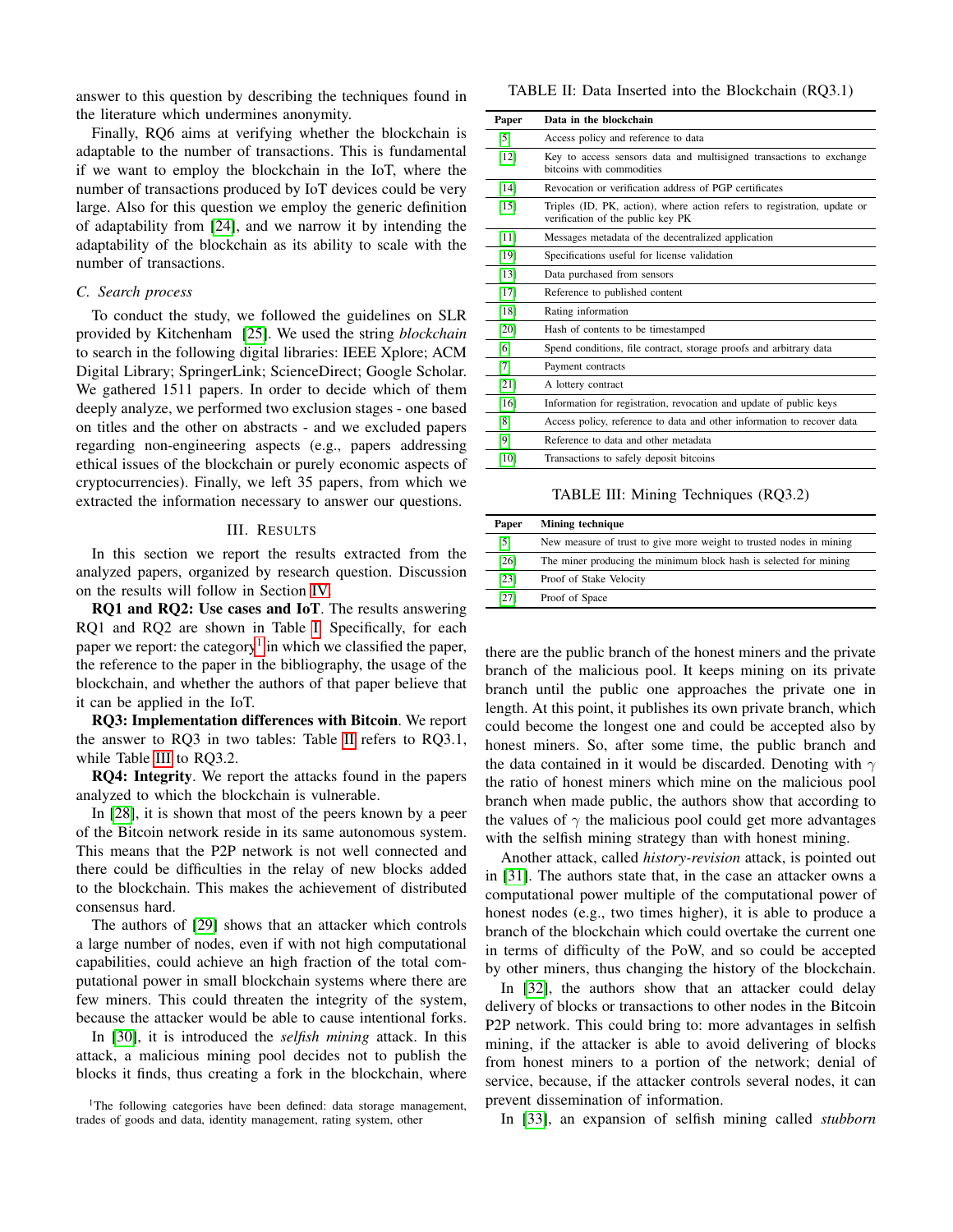*mining* is described. Results show that in some situations it could be more advantageous than selfish mining.

<span id="page-3-1"></span>TABLE IV: De-Anonymization Techniques (RQ5)

| De-anonymization technique             | <b>Papers</b>                                                                                                                             |
|----------------------------------------|-------------------------------------------------------------------------------------------------------------------------------------------|
| Multiple inputs                        | $[34]$ , $[35]$ , $[36]$                                                                                                                  |
| Change address<br>Associations with IP | $\begin{bmatrix} 34 \\ 28 \\ 37 \end{bmatrix}$ , $\begin{bmatrix} 35 \\ 37 \\ 1 \end{bmatrix}$ , $\begin{bmatrix} 36 \\ 37 \end{bmatrix}$ |
| Usage of centralized services          | $[36]$ , $[38]$                                                                                                                           |

RQ5: Anonymity. In Table [IV](#page-3-1) we classified the papers according to the de-anonymization techniques they mention. We identified four categories of de-anonymization techniques: multiple inputs, change address, associations with IP and usage of centralized services.

When an user issues a transaction with multiple addresses as inputs, she reveals to own all those addresses. For this reason, in [\[34\]](#page-5-33)–[\[36\]](#page-5-35) the authors can safely state that all the input addresses of the same transaction belong to the user that issued that multiple-inputs transaction.

In systems like Bitcoin, in some transactions users send coins to a particular address that belongs to themselves, called *change address*. In [\[34\]](#page-5-33)–[\[36\]](#page-5-35), the authors are able to link this change address to other addresses of the same user.

In [\[28\]](#page-5-25) and [\[37\]](#page-5-36), starting from some hypotheses and analyzing network traffic, the authors are able to associate Bitcoin addresses with IP addresses.

In [\[36\]](#page-5-35) [\[38\]](#page-5-37), usage of centralized services that keep track of associations between more addresses of the same user or real identity of the user and her address is considered a risk for the anonymity of the user.

RQ6: Adaptability. We found only three papers reporting information on adaptability, with a coarse detail level. In [\[13\]](#page-5-12), where the blockchain is used to purchase sensors data via bitcoins, the authors state there are scalability issues due to the exploding number of transactions and sensors data permanently stored on every Bitcoin node. In [\[8\]](#page-5-7), according to the authors the blockchain cannot scale to deal with many complex transactions. For this reason, they propose that computations and data storage should not be done by each node of the network, instead by a small subset of them working on different parts of data. The authors of [\[31\]](#page-5-30) point out that scalability is a problem because every node of the blockchain should verify each block and transaction issued.

## IV. DISCUSSION

<span id="page-3-0"></span>Use cases and IoT. As one may notice in Table [I,](#page-1-0) cryptocurrencies like Bitcoin are just one of the possible use cases of the blockchain. In some cases, the blockchain is employed for decentralizing services that so far have been provided by centralized trusted entities (e.g., PKI or timestamping). Moreover, we observed that only 4 of the 18 found use cases are considered applicable to the context of the Internet of Things. Two of them, [\[12\]](#page-5-11), [\[13\]](#page-5-12), use the blockchain for trading data collected by sensors of IoT devices and other goods. In the third [\[15\]](#page-5-14) the IoT is mentioned as a possible field in which each device is identified by a public key to interact with other devices through the blockchain. Finally, the mechanism described in the fourth [\[8\]](#page-5-7) can be employed to store and manage data collected by IoT devices, in a decentralized and private-by-design fashion. This last use case and all the others classified as "Data storage management" (even if not explicitly thought for the IoT) are in line with the goal of our research: encouraging a private-by-design IoT where devices data are not entrusted to centralized companies. Just to mention some use cases of this category, [\[9\]](#page-5-8) and [\[6\]](#page-5-5) are both decentralized storage platforms, where the blockchain is employed for implementing storage audits, useful for detecting any non-authorized deletion or modification of data. These audits are performed by storing the hash of the data in the blockchain. Then the data owner periodically sends a challenge to the host of the data and checks the correctness of the response using the hash in the blockchain. Any non-authorized deletion or modification of the data entails a wrong response, so any abuse can be detected. In [\[5\]](#page-5-4) the blockchain enforces access policies that define which data of a user share and with whom. It leverages public key cryptography: each entity is represented by a public key and the policy specifies restricted accesses for the public keys of the interested entities. Only the data owner has full access to her data. Policies are stored in the blockchain and the nodes of the blockchain verify whether they are respected. From observing such applications of the blockchain in the literature, we can conclude that:

*It has been documented that the blockchain can be used for detecting abuses on data and defining access policies, without the need of entrusting people's data to centralized companies.*

Implementation differences. Regarding RQ3.1, we observed that in some papers data are inserted in the Bitcoin blockchain, employing the 80 bytes of Bitcoin transactions reserved for arbitrary data; in other papers, a customized blockchain is used to store the data. Regarding RQ3.2, the mining techniques reported are all less computationally-expensive alternatives to PoW: in [\[5\]](#page-5-4) the PoW is facilitated to trusted nodes; in [\[26\]](#page-5-28) the selection of the miner which adds the new block depends on luck and not on the computations performed by the miner; in [\[23\]](#page-5-22) no computations are required, the miner is chosen according to the age of coin she owns; in [\[27\]](#page-5-29) the miner is chosen according to her amount of space, and not her computational capabilities. In the IoT scenario, it could be useful to take into consideration one of the less computationally-expensive alternatives to PoW showed in Table [III.](#page-2-3) In fact, PoW requires very high computational power, and so IoT devices with limited capabilities would not be able to add blocks in the blockchain. However, before designing a blockchain with an alternative mining technique which allows all IoT devices to fairly participate in the system, we should further analyze what are the security properties provided by the PoW, which up to now is one of the key factors allowing to achieve distributed consensus. We refer to the following discussion on integrity for more on that. Therefore, from our analysis we conclude that:

*Arbitrary data can be inserted in the blockchain, so in theory any applications (not only cryptocurrencies) can be*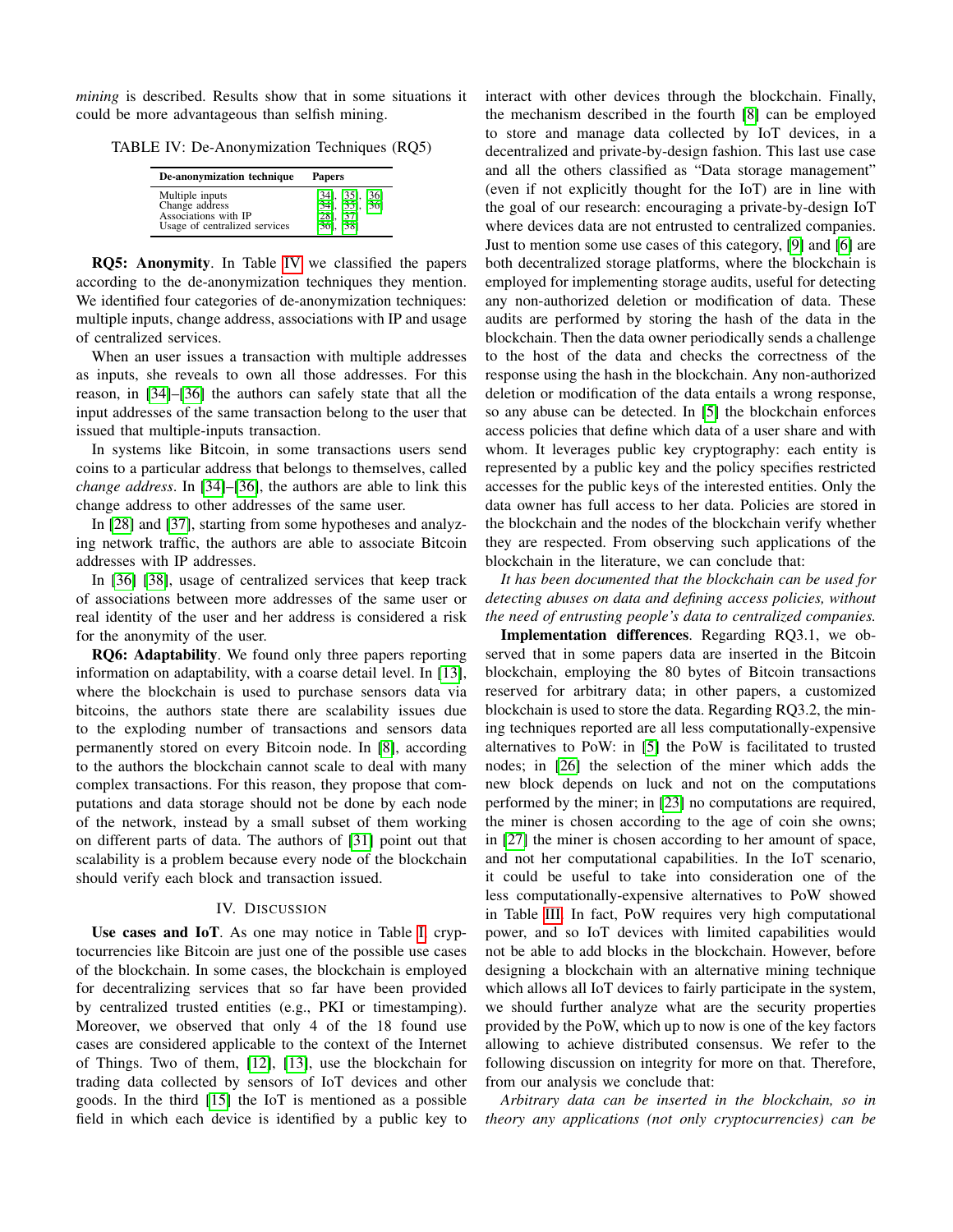## *developed on top of it. Some less expensive alternatives to PoW are documented in the literature.*

Integrity. Several countermeasures have been proposed for some of the attacks described in Section [III.](#page-2-0) For example, for selfish mining attacks, [\[30\]](#page-5-27) and [\[39\]](#page-5-38) propose modifications in the way miners decide which block to extend, in order to decrease  $\gamma$ , i.e. the portion of honest miners which extend the blockchain proposed by selfish miners.

However, what we evince from the results is that the greatest risk for the blockchain integrity is represented by the presence of misbehaving miners which own an high proportion of the computational power of the system. They could cause forks to the blockchain, bringing to a situation where distributed consensus is difficult to achieve and some past data could be lost. In addition, they could pollute the blockchain with invalid data or transactions. Such risk is avoided in already large and stable blockchains like the Bitcoin one, because obtaining an high proportion of the computational power is hard thanks to the difficulty of the PoW and to the great number of miners, which in addition are incentivized to act honestly. For this reason, starting a completely new blockchain, which does not have a critical mass in the initial phase, is risky. Even if understanding in depth the security of the Bitcoin blockchain is not trivial, because it depends also on socioeconomics factor, in this moment Bitcoin is the most stable and secure blockchain system. So, instead of designing a new blockchain from scratch, our suggestion is to develop distributed applications for the IoT on top of the Bitcoin or another secure and stable blockchain. This can be done by leveraging a layered architecture, like the one proposed in Blockstack [\[40\]](#page-5-39). In this solution, the additional functionalities of the application are defined in another layer on top of the blockchain. Moreover, the blockchain is hidden at the application level, so lowperformance IoT devices are not required to compute the PoW. To conclude:

*We believe that the most secure approach is to develop IoT applications on top of an already existing stable blockchain, where PoW and the great number of honest miners ensure integrity, and avoid that misbehaving miners can obtain a large portion of computational power.*

Anonymity. From the results documented in papers of Table [IV,](#page-3-1) it is possible to de-anonymize a user by analyzing network traffic or the blockchain itself, since it is public. So, pseudonymity is not enough to guarantee total anonymity. Countermeasures are proposed in [\[15\]](#page-5-14), [\[31\]](#page-5-30), [\[38\]](#page-5-37), [\[41\]](#page-5-40), [\[42\]](#page-5-41). In [\[38\]](#page-5-37), [\[41\]](#page-5-40), [\[42\]](#page-5-41), *mixing protocols* are analyzed. The main idea behind mixing protocols is that a user sends some coins from an address and receives them back to another address in a way that it is difficult to discover the correspondence between input and output addresses of the same user. Also the fair exchange protocol described in [\[31\]](#page-5-30) is based on the same principle of mixing protocols and allows two parties to securely exchange money. In the work regarding the blockchain used as PKI [\[15\]](#page-5-14), the authors describe a method for the user to update her public key without linking it to her ID in the system. To conclude:

*Pseudonimity is not enough to achieve total anonymity.*

## *Solutions that reduce the possibility of linking IoT devices to their owner should still be analyzed in future work.*

Adaptability. As documented in Section [III,](#page-2-0) the scalability issue of the blockchain is reported in three papers. Actually, there are two main scalability issues. The first is that, when the number of transactions grows, the blockchain increases in size, and it becomes expensive to store it, especially for IoT devices with limited resources. This issue can be addressed by the layered architecture described also for the integrity. In this architecture, where the blockchain is separated from the application layer, IoT devices with limited resources store only the portion of the blockchain they need for their own transactions (the so-called thin clients, already present also in Bitcoin).

The second issue is the low throughput of transactions a typical issue of the Bitcoin blockchain, which we did not find in the papers but is largely discussed within the Bitcoin community. The low throughput is due to the difficulty of the PoW and to the maximum size of a block, which is set to 1 MB. This issue represents a tradeoff between scalability and security. In fact, regarding the PoW, if its difficulty is reduced, the throughput will be higher, but at the same time it will be easier for an attacker to cause forks in the blockchain. Regarding the block size, if its maximum is increased, the throughput will increase too, but it will be more difficult to validate transactions: this implies that only few nodes will be able to do it, and so the power of Bitcoin will be concentrated in few hands. Again, a solution could be a layered architecture, where not all operations performed at the application layer require a transaction in the underlying blockchain. However, this may not be enough for the IoT, where the blockchain should support billion of devices. For this reason, we retain that, even if in this moment the Bitcoin blockchain is the most secure, it could be prohibitive to leverage it in the IoT because of its scalability issues. Instead, it could be more convenient to employ another stable and secure blockchain which provides higher level of scalability with respect to Bitcoin. To conclude:

*The scalability issues of the Bitcoin blockchain make it poorly suitable for the IoT, so we suggest to develop IoT applications on top of another secure but scalable blockchain. In future work, we will test different blockchains to find a suitable one, in which the trade-off between scalability and security is acceptable. Moreover, we suggest to adopt a layered architecture which supports thin clients to allow IoT devices with limited resources to store only a portion of the blockchain.*

#### V. CONCLUSIONS AND FUTURE WORK

<span id="page-4-0"></span>We conducted a Systematic Literature Review to investigate which are the uses cases of the blockchain in the literature and which factors affect integrity, anonymity and adaptability of this technology. The ultimate goal of our research is to leverage the blockchain and P2P approaches for a private-bydesign IoT where data produced by devices are not entrusted to centralized companies.

We reported several uses of the blockchain. Even if few of them are explicitly thought for the IoT, we found several